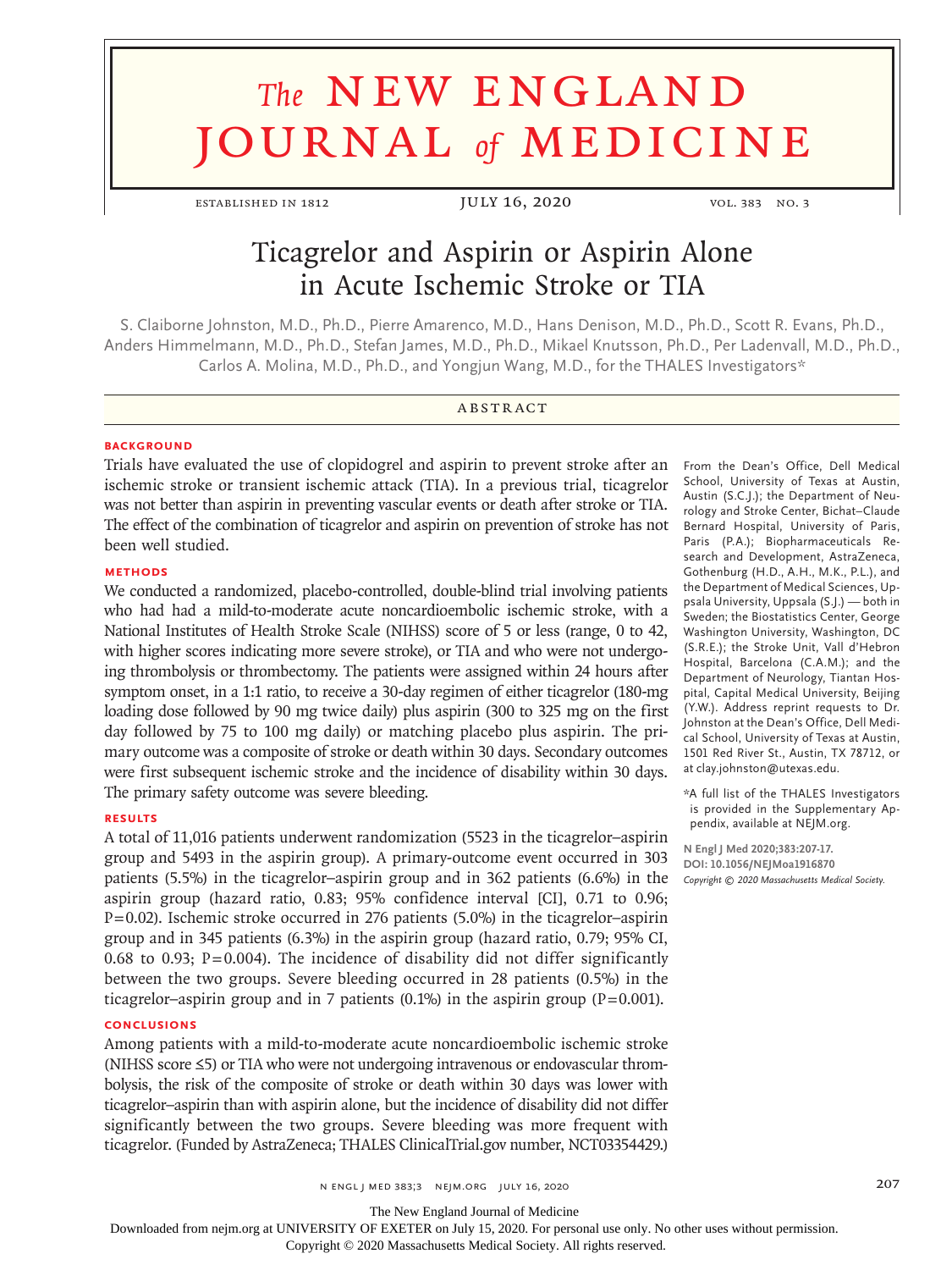*A Quick Take is available at NEJM.org*

MONG PATIENTS WITH AN ACUTE ISCHE-<br>mic stroke or transient ischemic attack<br>(TIA), the risk of a subsequent ischemic<br>stroke is approximately 5 to 10% in the first few mic stroke or transient ischemic attack (TIA), the risk of a subsequent ischemic stroke is approximately 5 to 10% in the first few months.1-4 Aspirin has been used to prevent a stroke in these patients, and two trials have shown that the combination of aspirin and clopidogrel, an antiplatelet agent that blocks the  $P2Y_{12}$  receptor on platelets, reduced the risk of stroke and other major ischemic events in this population.<sup>5,6</sup> Clopidogrel requires hepatic conversion to its active form through a pathway that is inefficient in 25% of white and 60% of Asian patients, and efficacy is uncertain in these patients.<sup>7</sup>

Ticagrelor, a direct-acting antiplatelet agent that is not dependent on metabolic activation, reversibly binds and inhibits the  $P2Y_{12}$  receptor on platelets.8,9 A trial of ticagrelor alone in patients with acute ischemic stroke or TIA did not show a benefit over aspirin in preventing subsequent cardiovascular events (stroke, myocardial infarction, or death).10 In an exploratory analysis of that trial involving the subgroup of patients who had received aspirin within 7 days before randomization, treatment with ticagrelor may have reduced the risk of major vascular events. $11$  This finding suggested that the effect of aspirin received before entry into the trial might have persisted for several days after treatment and that the combination of ticagrelor and aspirin may prevent subsequent strokes. Since the risk of subsequent stroke occurs mainly in the first month after an acute ischemic stroke or TIA,<sup>5,10</sup> a 30-day treatment period was considered to be appropriate for a trial of ticagrelor and aspirin in preventing subsequent stroke.

The Acute Stroke or Transient Ischaemic Attack Treated with Ticagrelor and ASA [acetylsalicylic acid] for Prevention of Stroke and Death (THALES) trial was designed to test the hypothesis that 30-day treatment with ticagrelor and aspirin would be superior to aspirin alone in reducing the risk of subsequent stroke or death among patients with acute noncardioembolic cerebral ischemia.

#### Methods

# **Trial Design and Oversight**

This multicenter, randomized, double-blind, placebo-controlled, parallel-group trial was conducted at 414 sites in 28 countries. The executive committee designed and oversaw the conduct and analysis of the trial in collaboration with the sponsor, AstraZeneca. Details of the trial rationale, design, and methods have been described previ- $\text{ously}^{12}$  and are provided in the protocol, available with the full text of this article at NEJM.org. The trial was approved by the relevant ethics committee for each participating site. Written informed consent was provided by all the patients or their representatives before enrollment. Information on the trial leadership, committees, and investigators is provided in the Supplementary Appendix, available at NEJM.org. An independent data and safety monitoring committee assessed the conduct of the trial according to patient accrual throughout the trial and conducted a prespecified interim analysis after 70% of the targeted number of primary-outcome events had occurred.

The sponsor, AstraZeneca, provided the trial drug (ticagrelor) and placebo, monitored the trial, and analyzed the data with the oversight of the executive committee. The first author, who had full access to the data, wrote the first draft of the manuscript with no writing assistance from the sponsor. All the authors vouch for the accuracy and completeness of the data, for the adherence of the trial to the trial protocol and statistical analysis plan, and for full reporting of adverse events. Confidentiality agreements were in place between the authors and the sponsor.

#### **Patients**

Eligible patients were at least 40 years of age and had had either a mild-to-moderate acute noncardioembolic ischemic stroke as determined according to the clinical judgment of the investigators, with a National Institutes of Health Stroke Scale (NIHSS) score of 5 or less (range, 0 to 42, with higher scores indicating more severe stroke), or a high-risk TIA as determined according to a score of 6 or higher on the ABCD<sup>2</sup> scale (range, 0 to 7, with higher scores indicating higher risk of stroke) or symptomatic intracranial or extracranial arterial stenosis (≥50% narrowing in the diameter of the lumen of an artery that could account for the TIA). The components of the ABCD<sup>2</sup> stroke risk score are age, blood pressure, clinical features, duration of TIA, and presence of diabetes mellitus. Randomization occurred within 24 hours after the onset of symptoms or, in patients in whom a stroke was evident on awakening from sleep, within 24 hours from the

208 n engl j med 383;3 nejm.org July 16, 2020

The New England Journal of Medicine

Downloaded from nejm.org at UNIVERSITY OF EXETER on July 15, 2020. For personal use only. No other uses without permission.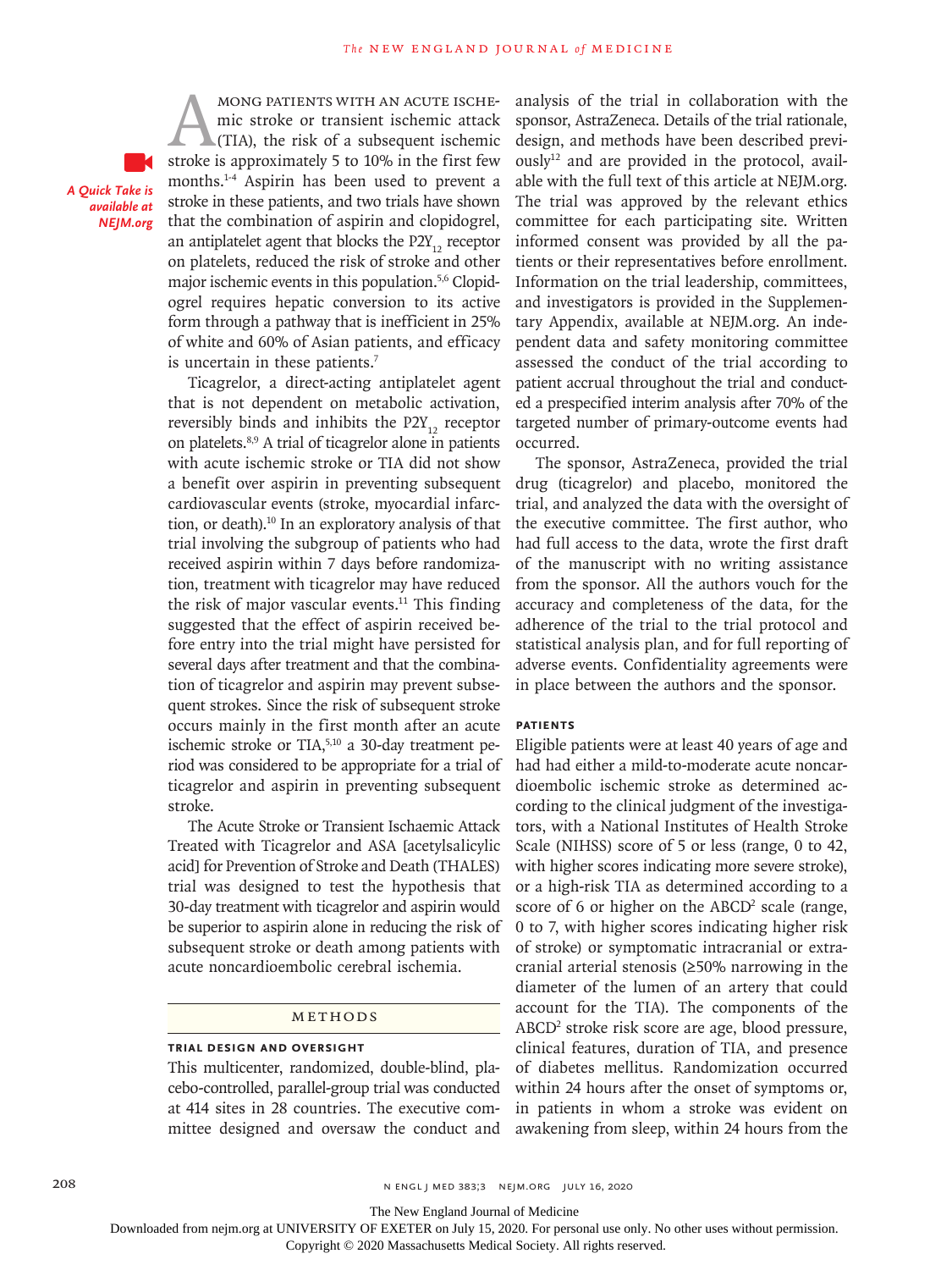time at which the patient's condition was last reported to be normal. Patients underwent computed tomography or magnetic resonance imaging (MRI) of the brain before randomization to rule out intracranial bleeding or conditions other than cerebral ischemia that could account for the neurologic symptoms or contraindicate trial treatment.

Patients were not eligible for participation if intravenous or intraarterial thrombolysis or mechanical thrombectomy was planned within 24 hours before randomization or if there was planned use of anticoagulation or specific antiplatelet therapy other than aspirin. Additional exclusion criteria were a hypersensitivity to ticagrelor or aspirin, a history of atrial fibrillation or ventricular aneurysm or a suspicion of a cardioembolic cause of the TIA or stroke, planned carotid endarterectomy that required discontinuation of the trial medication within 3 days after randomization, a known bleeding diathesis or coagulation disorder, a history of intracerebral hemorrhage, gastrointestinal bleeding within the past 6 months, or major surgery within 30 days before randomization. Additional information on inclusion and exclusion criteria is provided in the protocol.

#### **Trial Procedures**

We randomly assigned patients to receive either ticagrelor plus aspirin or matching placebo plus aspirin, in accordance with a fixed-randomization schedule, using balanced blocks to ensure an approximate 1:1 ratio of the two regimens. An interactive Web-based response system was used to determine the treatment assignments. After randomization, visits were scheduled at 5 to 9 days, 30 to 34 days, and 60 to 64 days. Visits at 5 to 9 days and at 60 to 64 days could be telephone visits.

Patients received either a loading dose of oral ticagrelor (180 mg given as two 90-mg tablets) or matching placebo as soon as possible after randomization. Subsequent maintenance doses of ticagrelor (90 mg) or placebo twice daily were administered at approximately 12-hour intervals for the remainder of the 30-day treatment period. In addition, patients received a loading dose of aspirin; a dose of 300 to 325 mg was recommended, with lesser doses recommended if patients had already received aspirin after symptom onset but before randomization. Thereafter, aspirin at a dose of 75 to 100 mg daily was recommended. After the 30-day duration of trial treatment, patients were treated according to standards of care at the discretion of the investigator and were followed for an additional 30 days, with continued collection of data on outcomes and safety events.

Adverse events that met the criteria for serious adverse events or that led to discontinuation of the trial treatment were recorded in case report forms by the investigators, who were unaware of the treatment assignments. Stroke events, which included both progression of the index stroke and new stroke events, were classified by the investigators as ischemic, hemorrhagic, or of undetermined cause.

Bleeding events were classified by the investigators as severe, moderate, or mild, according to the definitions used in the Global Utilization of Streptokinase and Tissue Plasminogen Activator for Occluded Coronary Arteries (GUSTO) trial (see the Supplementary Appendix).13 Severe bleeding, as defined according to the GUSTO criteria, was fatal bleeding or intracranial or other bleeding that caused hemodynamic compromise for which intervention was warranted (e.g., systolic blood pressure <90 mm Hg that warranted blood or fluid replacement, vasopressor or inotropic support, or surgical intervention). Intracranial bleeding, including hemorrhagic stroke and symptomatic hemorrhagic transformation, was reported as a severe bleeding event. Asymptomatic hemorrhagic transformation of ischemic brain infarctions and microhemorrhages smaller than 10 mm that were evident only on gradient-echo MRI were not included as severe intracranial bleeding events as defined according to the GUSTO criteria. The standard GUSTO definition was adapted to exclude these events in order to better distinguish clinically relevant events in the population with acute stroke.<sup>12,14</sup> Investigator-reported outcomes were used, since previous studies had shown that the estimates of treatment effect with investigator reports and with central adjudication were similar.<sup>15-17</sup>

# **Outcomes**

The primary outcome was a composite of stroke or death in a time-to-first-event analysis from randomization through 30 days of follow-up. Stroke included ischemic stroke, hemorrhagic stroke (symptomatic intraparenchymal, intraventricular,

The New England Journal of Medicine

Downloaded from nejm.org at UNIVERSITY OF EXETER on July 15, 2020. For personal use only. No other uses without permission.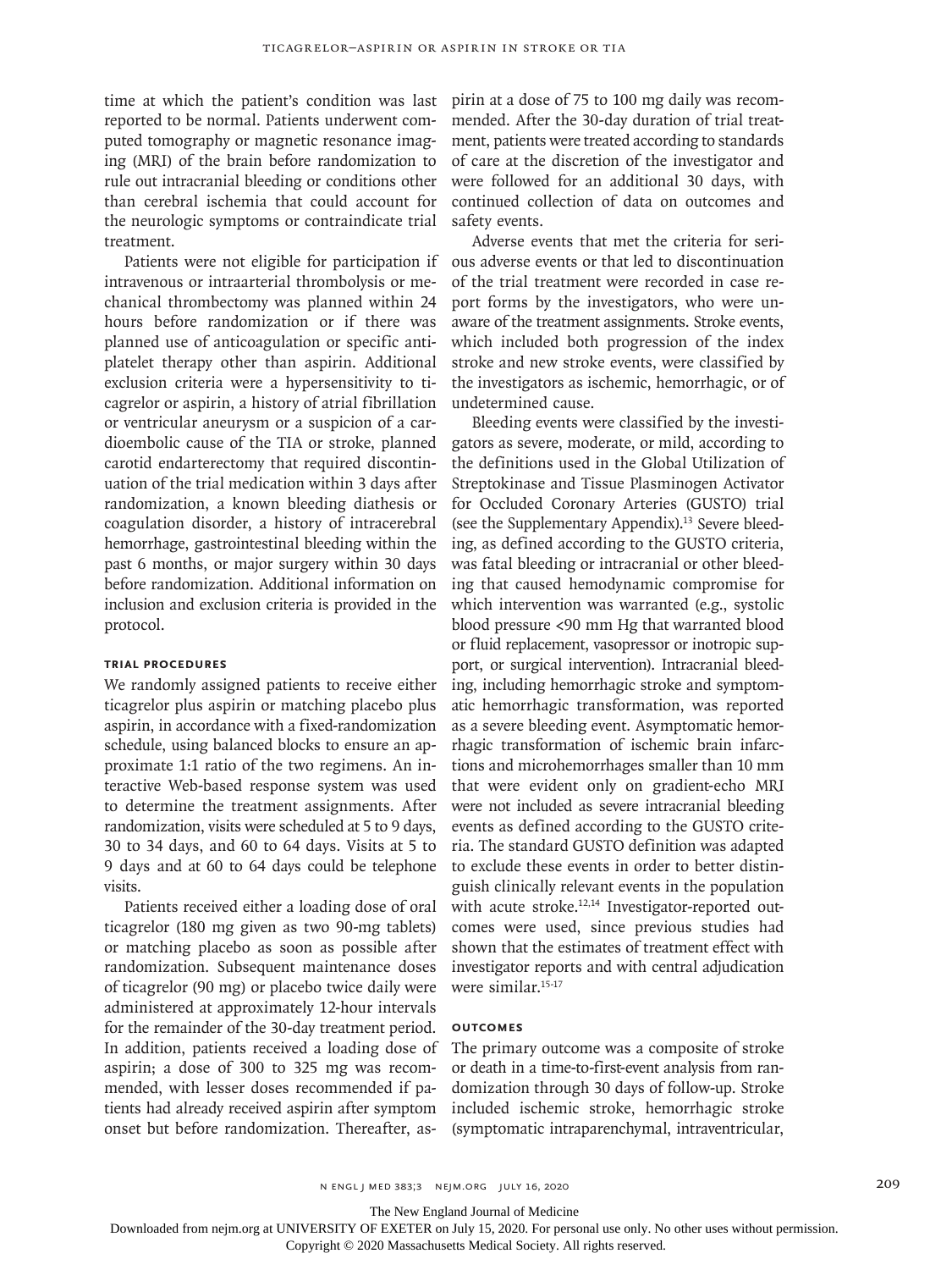

adverse event included discontinuations because of an outcome event.

or subarachnoid hemorrhage), and stroke of undetermined type (ischemic or hemorrhagic); death included all causes of death. Definitions of the outcomes are included in the protocol and in the Study Assessments section in the Supplementary Appendix. The secondary outcomes were the first subsequent ischemic stroke (expressed as a hazard ratio), and disability measured as a score of greater than 1 on the modified Rankin scale<sup>18</sup> (scores range from 0 to 6, with 0 to 1 indicating no disability, 2 to 5 indicating increasing disability, and 6 indicating death) at the end of the treatment visit 30 to 34 days after randomization (expressed as an odds ratio). The exploratory outcomes, including disabling stroke (score >2 on the modified Rankin scale) at the end-of-treatment visit in patients with subsequent stroke, are described in the protocol and in the statistical analysis plan.

Safety outcomes included the first severe bleeding event (the primary safety outcome), a composite of the first intracranial hemorrhage or fatal bleeding event, the first moderate or severe bleeding event, premature permanent discontinuation of the trial treatment owing to any bleeding, and the incidence of serious adverse events and adverse events leading to premature and permanent discontinuation of the trial treatment.

# **Statistical Analysis**

This event-driven trial was initially powered to detect a hazard ratio of 0.80, favoring treatment with dual antiplatelet agents. On the basis of new data from completed clinical trials, $6,19$  the assumptions were adjusted on May 8, 2019, when 7964 patients had undergone randomization, to a lower hazard ratio requiring fewer primary outcomes and a smaller sample size. We determined that a total of 647 primary events would provide the trial with a power of 90% to detect a hazard ratio of 0.77 with a final two-sided significance level of 0.04996. A P value of 0.05, which was considered to indicate statistical significance, was adjusted to 0.04996 to account for a single interim analysis for efficacy and futility after 70% of the targeted primary-outcome events were observed. The data cutoff for the interim analysis was on June 28, 2019, when 9086 patients had undergone randomization.

All efficacy and safety analyses were based on the intention-to-treat principle and included all the patients who underwent randomization. The results of the analysis of secondary outcomes — the first subsequent ischemic stroke (the first secondary outcome) and overall disability (modified Rankin scale score >1) at day 30 (the second secondary outcome) — were to be tested in a hierarchical testing sequence only if the results of the primary outcome analysis were significant. The analyses of other outcomes, including safety outcomes that were not included in the hierarchical testing sequence, are exploratory. An ontreatment analysis was also performed.

We analyzed the time from randomization to the first occurrence of any event for a given outcome with the use of a Cox proportional-hazards model with a factor for treatment group and Efron's method of handling ties. P values and 95% confidence intervals for the hazard ratios were

The New England Journal of Medicine

Downloaded from nejm.org at UNIVERSITY OF EXETER on July 15, 2020. For personal use only. No other uses without permission.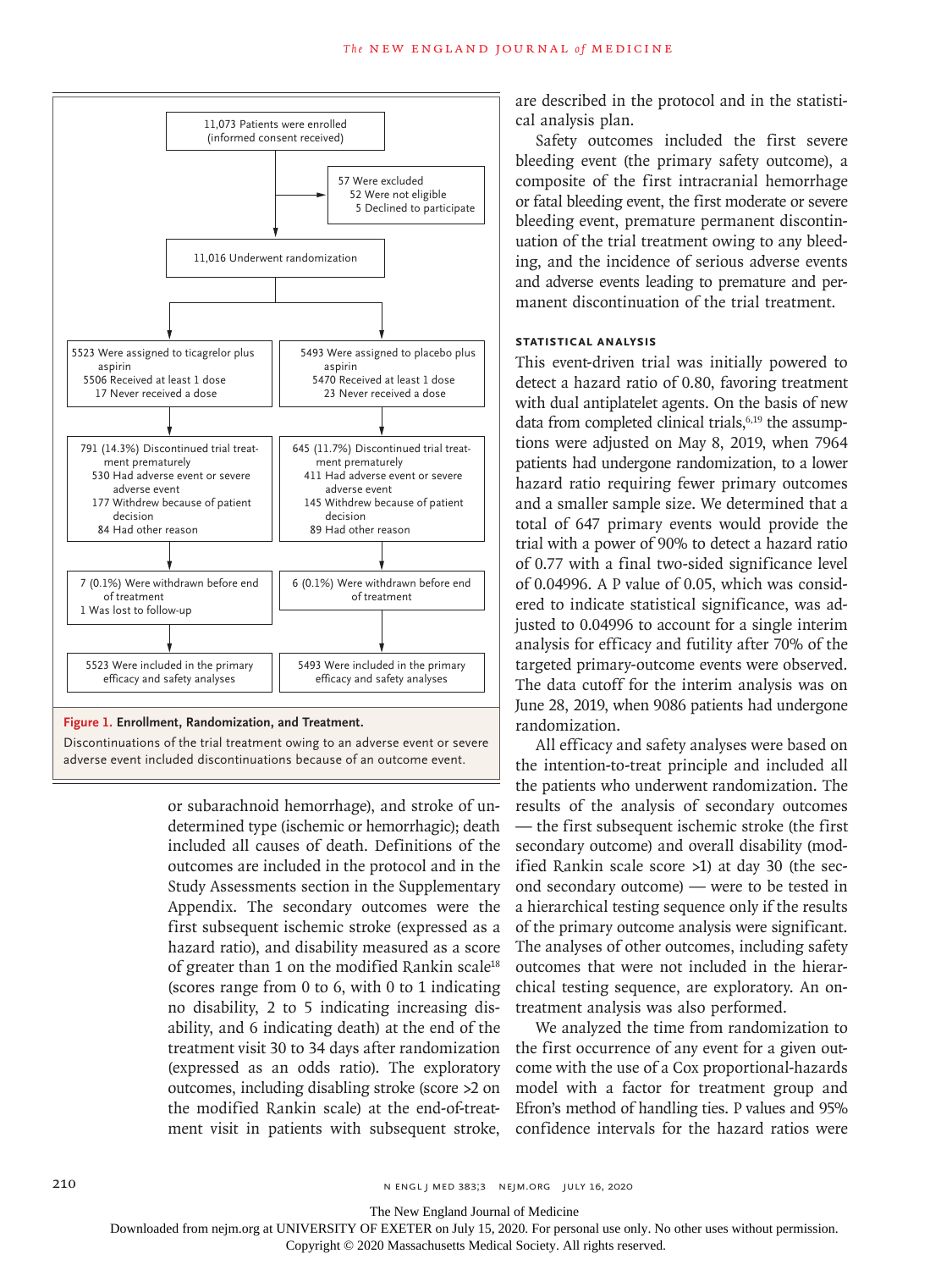| Table 1. Baseline Characteristics of the Patients.*                       |                                          |                                      |
|---------------------------------------------------------------------------|------------------------------------------|--------------------------------------|
| Characteristic                                                            | Ticagrelor-Aspirin Group<br>$(N = 5523)$ | <b>Aspirin Group</b><br>$(N = 5493)$ |
| $Age - yr$                                                                | $65.2 \pm 11.0$                          | $65.1 \pm 11.1$                      |
| Female sex - no. (%)                                                      | 2108 (38.2)                              | 2171 (39.5)                          |
| Race - no. (%) <sup>+</sup>                                               |                                          |                                      |
| White                                                                     | 2973 (53.8)                              | 2948 (53.7)                          |
| <b>Black</b>                                                              | 21(0.4)                                  | 32(0.6)                              |
| Asian                                                                     | 2353 (42.6)                              | 2339 (42.6)                          |
| Other                                                                     | 176(3.2)                                 | 174(3.2)                             |
| Geographic region - no. (%)                                               |                                          |                                      |
| Asia or Australia                                                         | 2373 (43.0)                              | 2356 (42.9)                          |
| Europe                                                                    | 2814 (51.0)                              | 2803 (51.0)                          |
| North America                                                             | 12(0.2)                                  | 11(0.2)                              |
| Central or South America                                                  | 324 (5.9)                                | 323 (5.9)                            |
| Median blood pressure (IQR) - mm Hg                                       |                                          |                                      |
| Systolic                                                                  | 150.0 (135.0-163.0)                      | 149.0 (134.0-163.0)                  |
| Diastolic                                                                 | 84.0 (79.0-91.0)                         | 84.0 (78.0-91.0)                     |
| Median BMI (IQR):                                                         | $25.9(23.3-29.0)$                        | $25.7(23.2 - 28.9)$                  |
| Current smoker - no. (%)                                                  | 1504 (27.2)                              | 1428 (26.0)                          |
| Hypertension - no. (%)                                                    | 4298 (77.8)                              | 4222 (76.9)                          |
| Type 1 or type 2 diabetes mellitus - no. (%)                              | 1589 (28.8)                              | 1557 (28.3)                          |
| Previous ischemic stroke - no. (%)                                        | 901 (16.3)                               | 914 (16.6)                           |
| Previous TIA - no. (%)                                                    | 275(5.0)                                 | 240(4.4)                             |
| Use of agent before event - no. (%)                                       |                                          |                                      |
| Aspirin                                                                   | 754 (13.7)                               | 679 (12.4)                           |
| Clopidogrel                                                               | 75 (1.4)                                 | 75 (1.4)                             |
| Time from symptom onset to randomization <12 hr - no. $(\%)$              | 1812 (32.8)                              | 1776 (32.3)                          |
| Qualifying event - no. (%)                                                |                                          |                                      |
| Ischemic stroke                                                           | 5032 (91.1)                              | 4953 (90.2)                          |
| <b>TIA</b>                                                                | 491 (8.9)                                | 540 (9.8)                            |
| ABCD <sup>2</sup> score in patients with qualifying TIA — no. (%) $\int$  |                                          |                                      |
| ≤5                                                                        | 60(1.1)                                  | 71(1.3)                              |
| $6 - 7$                                                                   | 431 (7.8)                                | 469 (8.5)                            |
| NIHSS score in patients with qualifying ischemic stroke<br>— no. $(\%)$ ¶ |                                          |                                      |
| $\leq$ 3                                                                  | 3359 (60.8)                              | 3312 (60.3)                          |
| >3                                                                        | 1673 (30.3)                              | 1641 (29.9)                          |

\* Plus–minus values are means ±SD. There were no significant differences in baseline characteristics between the two groups. IQR denotes interquartile range, and TIA transient ischemic attack.

† Race was determined by patient report.

‡ The body-mass index (BMI) is the weight in kilograms divided by the square of the height in meters.<br>∫ Scores on the ABCD<sup>2</sup> scale range from 0 to 7, with higher scores indicating a greater risk of stroke. The scale is u estimate the risk of stroke after a TIA on the basis of age, blood pressure, clinical features, duration of TIA, and presence of diabetes mellitus.

¶ Scores on the National Institutes of Health Stroke Scale (NIHSS) range from 0 to 42, with higher scores indicating more severe stroke.

The New England Journal of Medicine

Downloaded from nejm.org at UNIVERSITY OF EXETER on July 15, 2020. For personal use only. No other uses without permission. Copyright © 2020 Massachusetts Medical Society. All rights reserved.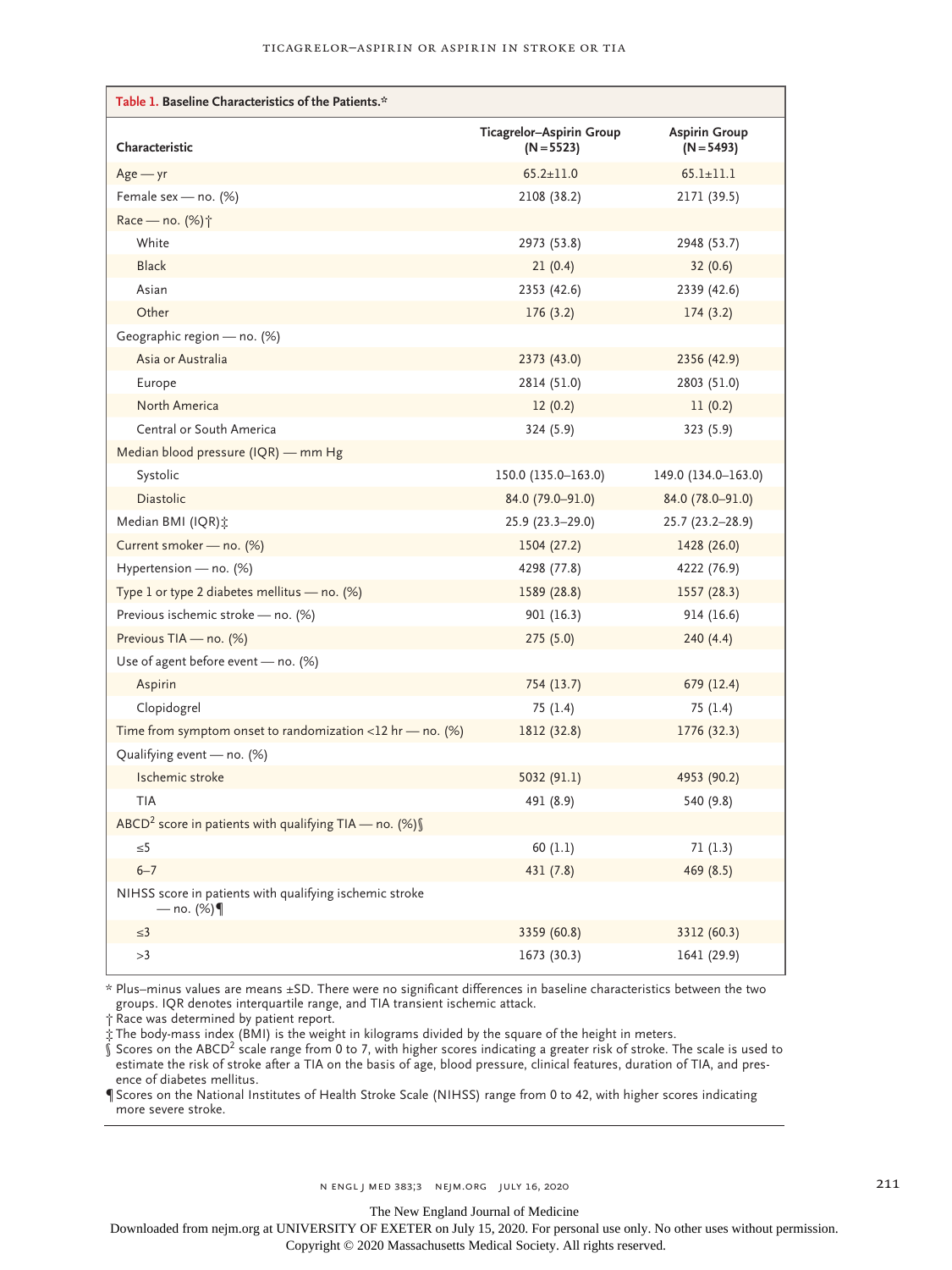hazard plot was used to assess the proportionalwas less than 15, only the number of patients with sented without Kaplan–Meier estimates, hazard were analyzed with the use of a logistic regression

based on the Wald statistic, and a log-cumulative ratios, confidence intervals, or P values. Confihazards assumption. If the total number of events not been adjusted for multiple comparisons and, events and the percentage of patients were pre-analyses. Overall disability and disabling stroke dence intervals for the exploratory outcomes have therefore, no conclusions can be drawn from these



The New England Journal of Medicine

Downloaded from nejm.org at UNIVERSITY OF EXETER on July 15, 2020. For personal use only. No other uses without permission.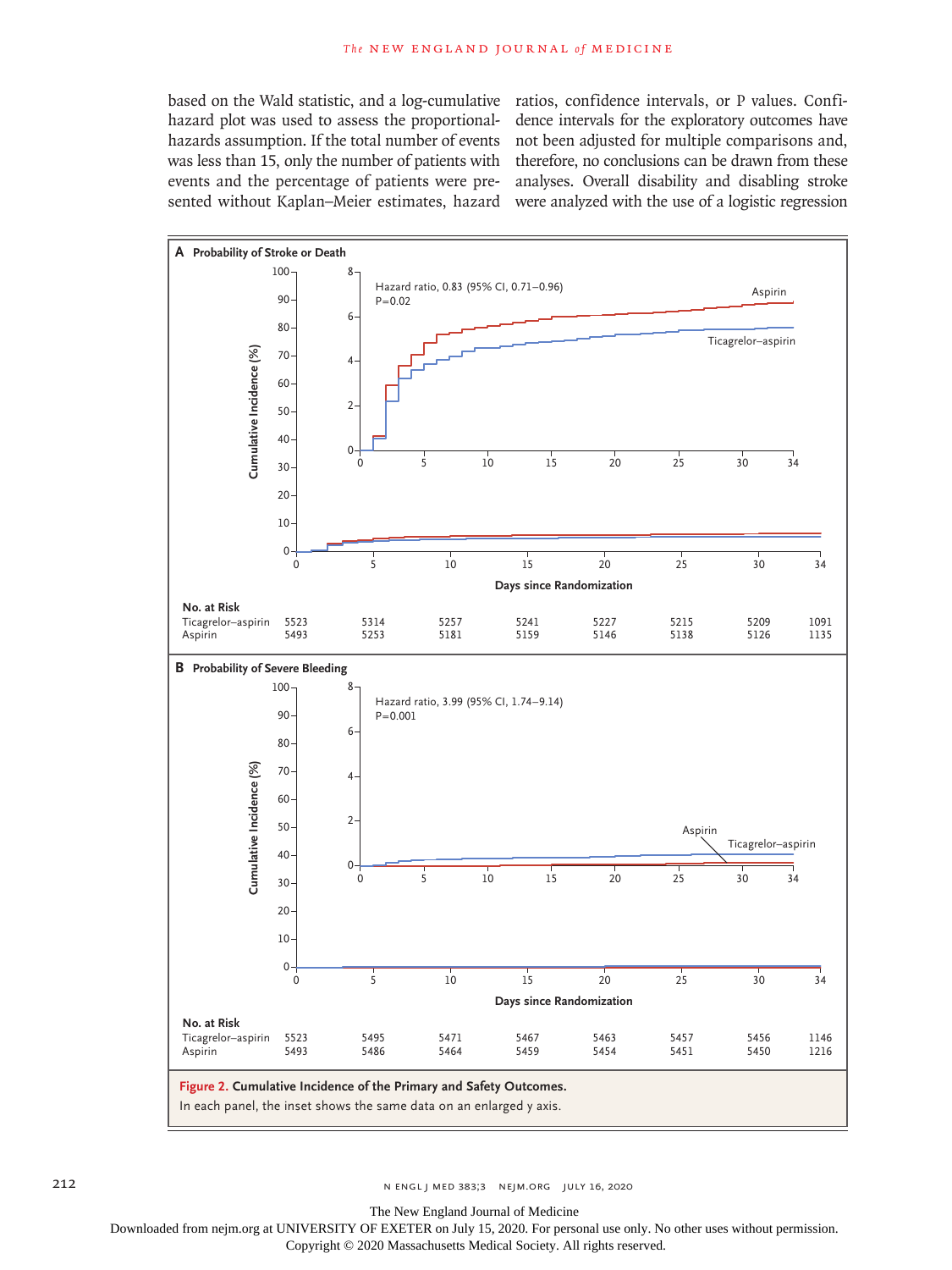model, with treatment group, history of stroke, and baseline NIHSS score as explanatory variables.

For the secondary outcome of disability, patients with a missing modified Rankin scale score or with missing covariates (baseline NIHSS score and history of stroke) were excluded from the analysis. Patients who died before visit 3 were assigned a modified Rankin scale score of 6 (death), and data were not considered to be missing. A prespecified sensitivity analysis was performed with missing modified Rankin scale scores imputed as scores of greater than 1.

## **RESULTS**

#### **Patients**

Between January 22, 2018, and October 7, 2019, a total of 11,073 patients were enrolled, of whom 11,016 underwent randomization (5523 to ticagrelor plus aspirin and 5493 to placebo plus aspirin) (Fig. 1). A total of 15 patients withdrew consent during the trial, and 13 of them withdrew during the treatment period; vital status at end of the trial was ascertained for all these patients. One patient was lost to follow-up. Overall, 0.2% of the patients had incomplete follow-up for the primary outcome, and data on disability were missing in 2.7%. Baseline characteristics were similar in the two groups (Table 1). Most patients (91%) presented with ischemic stroke, and 9% presented with TIA. The mean age of the patients was 65 years, and 39% were women. Thirteen percent of the patients were taking aspirin before the initial index stroke or TIA.

During the treatment period, 74% of the patients received an antihypertensive agent, 83% received a statin, and 28% received a glucose-lowering agent. Overall, 99.5% of the patients took aspirin during the treatment period, and 97% received doses of 100 mg per day or less.

| Table 2. Efficacy and Safety Outcomes.*                                     |                                          |                            |                                    |                            |                                 |         |
|-----------------------------------------------------------------------------|------------------------------------------|----------------------------|------------------------------------|----------------------------|---------------------------------|---------|
| Outcome                                                                     | Ticagrelor-Aspirin Group<br>$(N = 5523)$ |                            | <b>Aspirin Group</b><br>$(N=5493)$ |                            | <b>Hazard Ratio</b><br>(95% CI) | P Value |
|                                                                             | Patients with<br>Event                   | Event<br>Rate <sup>+</sup> | Patients with<br>Event             | Event<br>Rate <sup>+</sup> |                                 |         |
|                                                                             | no. (%)                                  | %                          | no. (%)                            | %                          |                                 |         |
| <b>Primary outcome</b>                                                      |                                          |                            |                                    |                            |                                 |         |
| Stroke or death                                                             | 303(5.5)                                 | 5.4                        | 362(6.6)                           | 6.5                        | $0.83$ (0.71-0.96)              | 0.02    |
| Stroke                                                                      | 284(5.1)                                 | 5.1                        | 347(6.3)                           | 6.3                        | $0.81(0.69 - 0.95)$             |         |
| Death                                                                       | 36(0.7)                                  | 0.6                        | 27(0.5)                            | 0.5                        | $1.33(0.81 - 2.19)$             |         |
| <b>Secondary outcomes</b>                                                   |                                          |                            |                                    |                            |                                 |         |
| Ischemic stroke                                                             | 276 (5.0)                                | 5.0                        | 345(6.3)                           | 6.2                        | $0.79(0.68 - 0.93)$             | 0.004   |
| Overall disability:                                                         | 1282 (23.8)                              | <b>NA</b>                  | 1284(24.1)                         | <b>NA</b>                  | $0.98(0.89 - 1.07)$             | 0.61    |
| Safety outcomes                                                             |                                          |                            |                                    |                            |                                 |         |
| Severe bleeding                                                             | 28(0.5)                                  | 0.5                        | 7(0.1)                             | 0.1                        | $3.99(1.74 - 9.14)$             | 0.001   |
| Intracranial hemorrhage or fatal bleeding                                   | 22(0.4)                                  | 0.4                        | 6(0.1)                             | 0.1                        | $3.66$ (1.48-9.02)              | 0.005   |
| Fatal bleeding                                                              | 11(0.2)                                  |                            | $2 (-0.1)$                         |                            |                                 |         |
| Intracranial hemorrhage                                                     | 20(0.4)                                  | 0.4                        | 6(0.1)                             | 0.1                        | $3.33(1.34 - 8.28)$             | 0.01    |
| Hemorrhagic stroke                                                          | 10(0.2)                                  |                            | $2 (-0.1)$                         |                            |                                 |         |
| Moderate or severe bleeding                                                 | 36(0.7)                                  | 0.6                        | 11(0.2)                            | 0.2                        | $3.27(1.67 - 6.43)$             | < 0.001 |
| Premature permanent discontinuation of trial<br>treatment owing to bleeding | 152(2.8)                                 | 2.9                        | 32(0.6)                            | 0.6                        | $4.80(3.28 - 7.02)$             | < 0.001 |

\* NA denotes not applicable.

† Event rates are Kaplan–Meier estimates of the percentage of patients with events.

‡ Overall disability was determined by a score greater than 1 on the modified Rankin scale. The odds ratio is shown rather than the hazard ratio (5386 patients in the ticagrelor–aspirin group and 5333 patients in the aspirin group).

The New England Journal of Medicine

Downloaded from nejm.org at UNIVERSITY OF EXETER on July 15, 2020. For personal use only. No other uses without permission.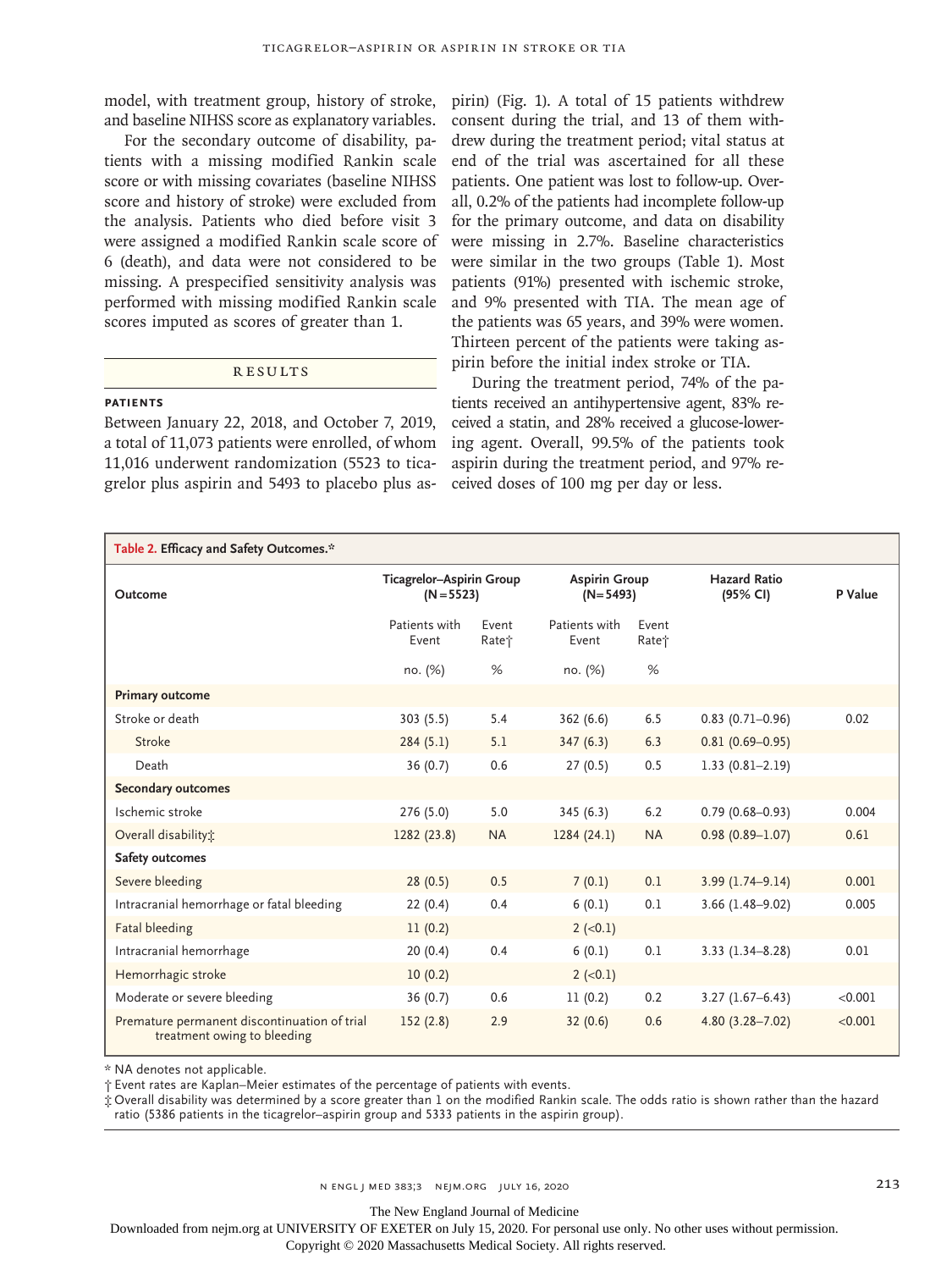# **The NEW ENGLAND JOURNAL of MEDICINE**

| Overall<br>Age<br>$<$ 65 yr<br>$65 - 75$ yr<br>$>75$ yr<br>Sex<br>Male | 11,016<br>5,308<br>3,558<br>2,150<br>6,737<br>4,279 | no. of events (%)<br>303 (5.5)<br>132 (4.9)<br>101(5.8)<br>70 (6.4)<br>198 (5.8) | 362 (6.6)<br>164(6.2)<br>122(6.7)<br>76 (7.2) |                    |      |                | $0.83$ (0.71-0.96)  |
|------------------------------------------------------------------------|-----------------------------------------------------|----------------------------------------------------------------------------------|-----------------------------------------------|--------------------|------|----------------|---------------------|
|                                                                        |                                                     |                                                                                  |                                               |                    |      |                |                     |
|                                                                        |                                                     |                                                                                  |                                               |                    |      |                |                     |
|                                                                        |                                                     |                                                                                  |                                               |                    |      |                |                     |
|                                                                        |                                                     |                                                                                  |                                               |                    |      |                | $0.79(0.63 - 0.99)$ |
|                                                                        |                                                     |                                                                                  |                                               |                    |      |                | $0.85(0.65 - 1.11)$ |
|                                                                        |                                                     |                                                                                  |                                               |                    |      |                | $0.88(0.64 - 1.22)$ |
|                                                                        |                                                     |                                                                                  |                                               |                    |      |                |                     |
|                                                                        |                                                     |                                                                                  | 235(7.1)                                      |                    |      |                | $0.82$ (0.68-0.99)  |
| Female                                                                 |                                                     | 105(5.0)                                                                         | 127 (5.8)                                     |                    |      |                | $0.85(0.65 - 1.10)$ |
| Race                                                                   |                                                     |                                                                                  |                                               |                    |      |                |                     |
| White                                                                  | 5,921                                               | 108(3.6)                                                                         | 137 (4.6)                                     |                    |      |                | $0.78$ (0.60-1.00)  |
| <b>Black</b>                                                           | 53                                                  | 2(9.5)                                                                           | 2(6.3)                                        |                    |      |                |                     |
| Asian                                                                  | 4,692                                               | 186 (7.9)                                                                        | 213(9.1)                                      |                    |      |                | $0.86$ (0.71-1.05)  |
| Other                                                                  | 350                                                 | 7(4.0)                                                                           | 10(5.7)                                       |                    |      |                | $0.69(0.26 - 1.82)$ |
| Weight                                                                 |                                                     |                                                                                  |                                               |                    |      |                |                     |
| $<$ 70 $kg$                                                            | 4,712                                               | 127(5.5)                                                                         | 162(6.8)                                      |                    |      |                | $0.80(0.63 - 1.01)$ |
| $\geq 70$ kg                                                           | 6,247                                               | 172 (5.4)                                                                        | 195 (6.3)                                     |                    |      |                | $0.85(0.69 - 1.04)$ |
| Body-mass index                                                        |                                                     |                                                                                  |                                               |                    |      |                |                     |
| $30$                                                                   | 8,875                                               | 258 (5.8)                                                                        | 301(6.8)                                      |                    |      |                | $0.85(0.72 - 1.00)$ |
| $\geq 30$                                                              | 2,073                                               | 41 (3.9)                                                                         | 56 (5.5)                                      |                    |      |                | $0.71(0.48 - 1.06)$ |
| Geographic region                                                      |                                                     |                                                                                  |                                               |                    |      |                |                     |
| Asia or Australia                                                      | 4,729                                               | 184 (7.8)                                                                        | 213(9.0)                                      |                    |      |                | $0.85(0.70 - 1.04)$ |
| Europe                                                                 | 5,617                                               | 105(3.7)                                                                         | 131(4.7)                                      |                    |      |                | $0.79(0.61 - 1.03)$ |
| North America                                                          | 23                                                  | 1(8.3)                                                                           | 0(0.0)                                        |                    |      |                |                     |
| Central or South America                                               | 647                                                 | 13(4.0)                                                                          | 18 (5.6)                                      |                    |      |                | $0.71(0.35 - 1.46)$ |
| Diagnosis of index event                                               |                                                     |                                                                                  |                                               |                    |      |                |                     |
| Stroke, NIHSS score ≤3                                                 | 6,671                                               | 158 (4.7)                                                                        | 190 (5.7)                                     |                    |      |                | $0.82$ (0.66-1.01)  |
| Stroke, NIHSS score > 3                                                | 3,314                                               | 129(7.7)                                                                         | 150(9.1)                                      |                    |      |                | $0.84(0.66 - 1.06)$ |
| TIA                                                                    | 1,031                                               | 16(3.3)                                                                          | 22(4.1)                                       |                    |      |                | $0.80(0.42 - 1.52)$ |
| Time from index event to randomization                                 |                                                     |                                                                                  |                                               |                    |      |                |                     |
| $<$ 12 hr                                                              | 3,588                                               | 98 (5.4)                                                                         | 114(6.4)                                      |                    |      |                | $0.84(0.64 - 1.10)$ |
| $\geq$ 12 hr                                                           | 7,428                                               | 205 (5.5)                                                                        | 248 (6.7)                                     | п.                 |      |                | $0.82$ (0.69-0.99)  |
| Time from index event to loading dose                                  |                                                     |                                                                                  |                                               |                    |      |                |                     |
| $<$ 12 hr                                                              | 3,314                                               | 89 (5.4)                                                                         | 106(6.4)                                      |                    |      |                | $0.84(0.63 - 1.11)$ |
| $\geq$ 12 hr                                                           | 7,610                                               | 211(5.5)                                                                         | 254 (6.7)                                     |                    |      |                | $0.82$ (0.68-0.98)  |
| Diabetes mellitus                                                      |                                                     |                                                                                  |                                               |                    |      |                |                     |
| Yes                                                                    | 3,146                                               | 115(7.2)                                                                         | 121 (7.8)                                     |                    |      |                | $0.93(0.72 - 1.20)$ |
| No                                                                     | 7,870                                               | 188 (4.8)                                                                        | 241(6.1)                                      |                    |      |                | $0.78$ (0.64-0.94)  |
| Hypertension                                                           |                                                     |                                                                                  |                                               |                    |      |                |                     |
| Yes                                                                    | 8,520                                               | 228(5.3)                                                                         | 286 (6.8)                                     |                    |      |                | $0.78(0.65 - 0.93)$ |
| No                                                                     | 2,496                                               | 75 (6.1)                                                                         | 76 (6.0)                                      |                    |      |                | $1.02(0.74 - 1.41)$ |
| Previous ischemic stroke or TIA                                        |                                                     |                                                                                  |                                               |                    |      |                |                     |
| Yes                                                                    | 2,223                                               | 59 (5.3)                                                                         | 88 (8.0)                                      |                    |      |                | $0.65$ (0.46-0.90)  |
| No                                                                     | 8,793                                               | 244 (5.5)                                                                        | 274(6.2)                                      |                    |      |                | $0.89(0.75 - 1.05)$ |
| Previous ischemic heart disease                                        |                                                     |                                                                                  |                                               |                    |      |                |                     |
| Yes                                                                    | 1,065                                               | 31(5.8)                                                                          | 30(5.6)                                       |                    |      |                | $1.04(0.63 - 1.71)$ |
| No                                                                     | 9,951                                               | 272 (5.4)                                                                        | 332 (6.7)                                     |                    |      |                | $0.81(0.69 - 0.95)$ |
| Previous aspirin therapy                                               |                                                     |                                                                                  |                                               |                    |      |                |                     |
| Yes                                                                    | 1,433                                               | 41 (5.4)                                                                         | 36(5.3)                                       |                    |      |                | $1.02(0.65 - 1.60)$ |
| No                                                                     | 9,583                                               | 262(5.5)                                                                         | 326 (6.8)                                     |                    |      |                | $0.81(0.69 - 0.95)$ |
| Previous statin therapy                                                |                                                     |                                                                                  |                                               |                    |      |                |                     |
| Yes                                                                    | 1,744                                               | 41(4.7)                                                                          | 46 (5.2)                                      |                    |      |                | $0.90(0.59 - 1.37)$ |
| No                                                                     | 9,272                                               | 262(5.6)                                                                         | 316(6.8)                                      |                    |      |                | $0.82$ (0.69-0.96)  |
| Smoking status                                                         |                                                     |                                                                                  |                                               |                    |      |                |                     |
| Current                                                                | 2,932                                               | 83(5.5)                                                                          | 102(7.1)                                      |                    |      |                | $0.77(0.57 - 1.03)$ |
| Former                                                                 | 1,905                                               | 52(5.3)                                                                          | 53 $(5.7)$                                    |                    |      |                | $0.93(0.63 - 1.36)$ |
| Never                                                                  | 6,178                                               | 168(5.5)                                                                         | 207(6.6)                                      |                    |      |                | $0.83$ (0.68-1.02)  |
|                                                                        |                                                     |                                                                                  |                                               | 0.50<br>0.75       | 1.00 | 1.50           | 2.00                |
|                                                                        |                                                     |                                                                                  |                                               | Ticagrelor-Aspirin |      | <b>Aspirin</b> |                     |
|                                                                        |                                                     |                                                                                  |                                               | <b>Better</b>      |      | <b>Better</b>  |                     |

214 n engl j med 383;3 nejm.org July 16, 2020

The New England Journal of Medicine

Downloaded from nejm.org at UNIVERSITY OF EXETER on July 15, 2020. For personal use only. No other uses without permission.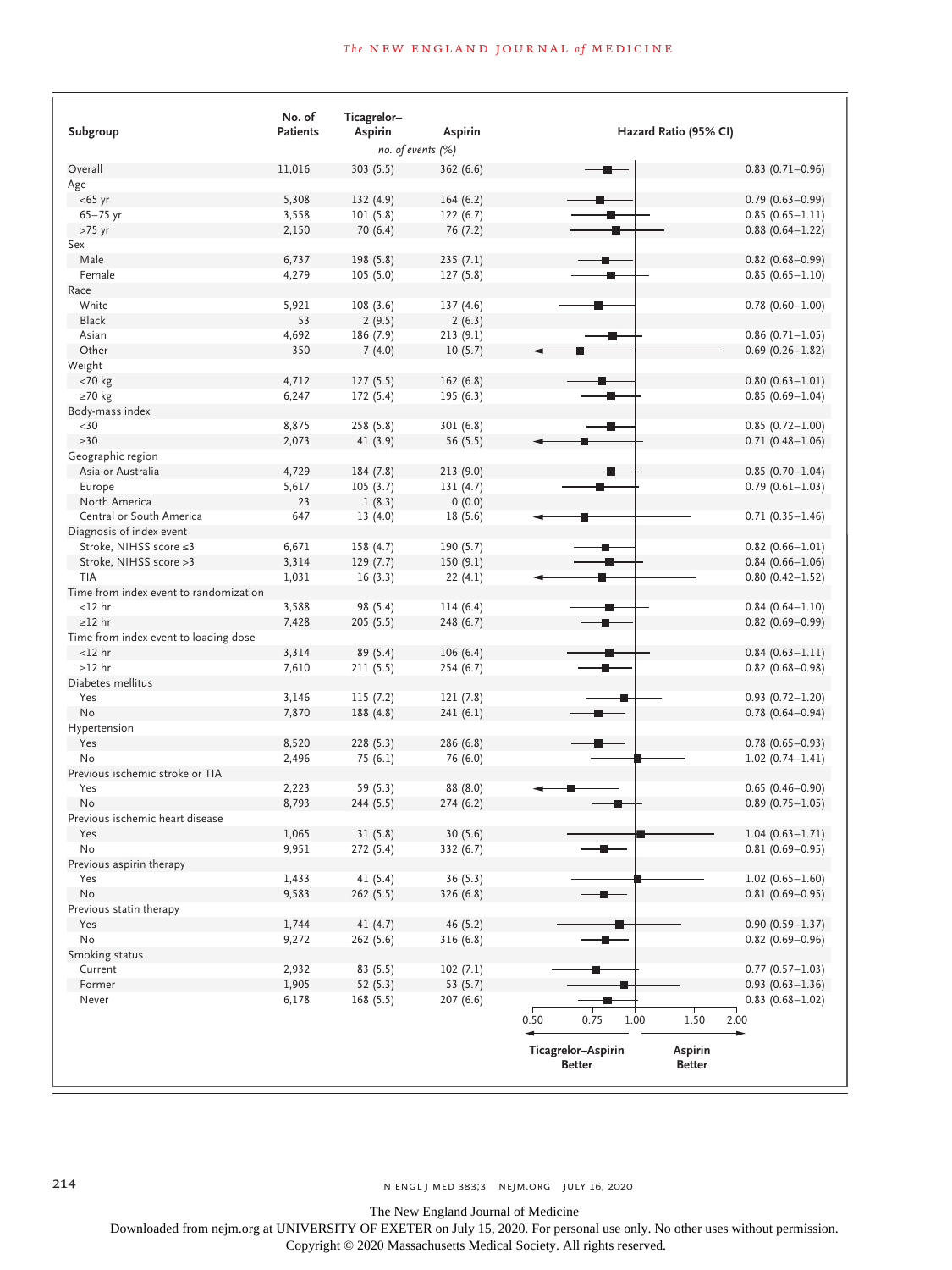#### **Figure 3 (facing page). Hazard Ratio for the Primary Outcome, According to Prespecified Subgroups.**

Race was determined by patient report. The body-mass index is the weight in kilograms divided by the square of the height in meters. National Institutes of Health Stroke Scale (NIHSS) scores range from 0 to 42, with higher scores indicating more severe stroke. TIA denotes transient ischemic attack.

## **Outcomes**

A primary-outcome event occurred in 303 patients in the ticagrelor–aspirin group (5.5%) and in 362 patients in the aspirin group (6.6%) (hazard ratio, 0.83; 95% confidence interval [CI], 0.71 to 0.96;  $P=0.02$ ) (Fig. 2A and Table 2); the proportionalhazards assumption was met. The first secondary outcome, subsequent ischemic stroke, occurred in 276 patients in the ticagrelor–aspirin group (5.0%) and in 345 patients in the aspirin group (6.3%) (hazard ratio, 0.79; 95% CI, 0.68 to 0.93; P=0.004) (Table 2). The other secondary outcome of overall disability (score >1 on the modified Rankin scale) occurred in 23.8% of the patients in the ticagrelor–aspirin group and in 24.1% of the patients in the aspirin group (odds ratio, 0.98; 95% CI, 0.89 to 1.07;  $P=0.61$ ). A sensitivity analysis for missing data showed similar results for the primary outcome (hazard ratio, 0.83; 95% CI, 0.71 to 0.97). The incidence of overall disability (modified Rankin scale score >1) did not differ significantly between the two treatment groups; the exploratory outcome of disabling stroke (modified Rankin scale score >2) occurred in 2.7% of the patients in the ticagrelor–aspirin group and in 3.5% of the patients in the aspirin group. The results of subgroup analyses are shown in Figure 3. The results of the on-treatment analysis of efficacy were consistent with those of the primary analysis (Table S3 in the Supplementary Appendix).

#### **Safety**

Severe bleeding, as defined according to the GUSTO criteria (the primary safety outcome event), occurred in 28 patients (0.5%) in the ticagrelor– aspirin group and in 7 patients (0.1%) in the aspirin group (hazard ratio 3.99; 95% CI, 1.74 to 9.14; P=0.001) (Fig. 2B and Table 2). A composite outcome event of intracranial hemorrhage or fatal bleeding occurred in 22 patients (0.4%) in the ticagrelor–aspirin group and in 6 patients

(0.1%) in the aspirin group (Table 2). Intracranial hemorrhage occurred in 20 patients (0.4%) in the ticagrelor–aspirin group and in 6 (0.1%) in the aspirin group; 1 additional patient in the ticagrelor–aspirin group had a fatal hemorrhagic stroke that was recorded in the bleeding-event form as a severe bleeding event and a fatal bleeding event but not as an intracranial hemorrhage. Fatal bleeding occurred in 11 patients (0.2%) in the ticagrelor–aspirin group and in 2 patients (<0.1%) in the aspirin group.

Permanent discontinuation of the trial treatment owing to bleeding occurred in 152 patients in the ticagrelor–aspirin group (2.8%) and in 32 patients in the aspirin group (0.6%). Discontinuation of the trial treatment because of dyspnea occurred in 1.0% and 0.2% of the patients in the ticagrelor–aspirin group and the aspirin group, respectively. Bleeding events and dyspnea accounted for the entire between-group difference in discontinuations from the trial treatment. Serious adverse events and adverse events leading to discontinuation of a trial treatment are presented in Tables S1 and S2. The results of an on-treatment analysis of safety were consistent with those of the primary intention-to-treat analysis.

#### Discussion

In this international randomized trial, patients with mild-to-moderate acute ischemic stroke (NIHSS score ≤5) or high-risk TIA who were assigned within 24 hours after symptom onset to receive 30-day treatment with ticagrelor–aspirin had a lower risk of stroke or death at 30 days than those who were assigned to receive aspirin alone. A benefit was observed with ticagrelor– aspirin with respect to the incidence of the secondary outcome of subsequent ischemic stroke, which was lower than with aspirin alone; however, a benefit was not observed with respect to the incidence of overall disability, which was defined by a modified Rankin scale score of greater than 1 (signifying more than minimal disability). Ticagrelor–aspirin was associated with higher risks of severe hemorrhage and cerebral hemorrhage than aspirin alone. The benefit from treatment with ticagrelor–aspirin as compared with aspirin alone would be expected to result in a number needed to treat of 92 to prevent one

n engl j med 383;3 nejm.org July 16, 2020 215

The New England Journal of Medicine

Downloaded from nejm.org at UNIVERSITY OF EXETER on July 15, 2020. For personal use only. No other uses without permission.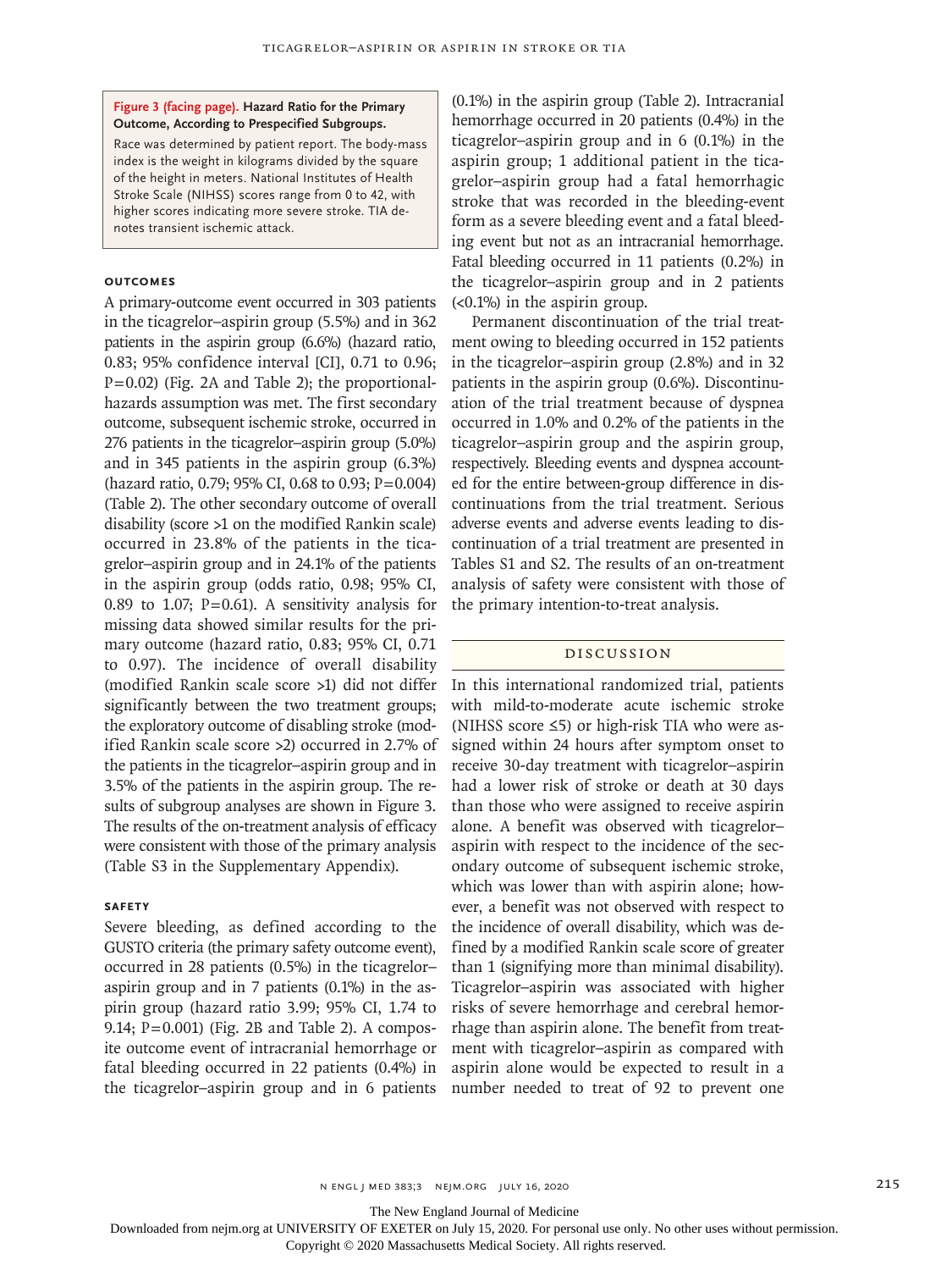primary-outcome event and a number needed to harm of 263 for severe bleeding.

The results of this trial are similar to those in the Platelet-Oriented Inhibition in New TIA and Minor Ischemic Stroke (POINT) trial and the Clopidogrel in High-Risk Patients with Acute Nondisabling Cerebrovascular Events (CHANCE) trial, which compared clopidogrel–aspirin with aspirin alone in patients with acute minor stroke and TIA.5,6 In the POINT trial, which involved an international population of patients who received 90-day treatment within 12 hours after an acute ischemic stroke or TIA, the incidence of major ischemic events (ischemic stroke, myocardial infarction, or death from an ischemic vascular event) was 5.0% among patients who received clopidogrel–aspirin and 6.5% among those who received aspirin alone.<sup>6</sup> In the CHANCE trial, the risk of stroke recurrence among Chinese patients who were treated within 24 hours after a minor ischemic stroke or TIA was 8.2% among those who received a clopidogrel-based regimen (clopidogrel–aspirin for 21 days, followed by clopidogrel alone through day 90) and 11.7% among those who received aspirin alone.<sup>5</sup> Differences in patient populations and outcome definitions prevent comparisons of the results of these trials with those of the current THALES trial. Generalizability of the results of the current trial is limited by the exclusion of patients who had more severe strokes (NIHSS score >5), had a cardioembolic stroke, or had initiation of treatment more than 24 hours after symptom onset or who underwent or planned to undergo thrombolysis or thrombectomy.

In the THALES trial, similar to the POINT

trial,6 an absolute increase in the risk of severe hemorrhage was observed, although there were a small number of events. At variance with the observations in the THALES and POINT trials, no increase in the incidence of moderate-to-severe hemorrhage was reported in the CHANCE trial.<sup>5</sup>

In conclusion, among patients with mild-tomoderate ischemic stroke or high-risk TIA who received a combination of ticagrelor and aspirin, the risk of stroke or death (the composite primary outcome) was lower than that among patients who received aspirin alone. The incidence of overall disability was similar in the two groups, and the risk of severe hemorrhage was higher among patients who received ticagrelor–aspirin than among those who received aspirin alone during a 30-day treatment period.

#### Supported by AstraZeneca.

Dr. Johnston reports receiving grant support, paid to the University of Texas at Austin, from AstraZeneca; Dr. Amarenco, receiving advisory board fees and lecture fees from Amgen, grant support from AstraZeneca, Boston Scientific, Merck, and Sanofi Pasteur, fees for serving on a steering committee from Bayer HealthCare, grant support and fees for serving on a steering committee from Bristol-Myers Squibb, fees for serving on a data and safety monitoring board from FibroGen and GlaxoSmith-Kline, fees for serving on an executive committee from Kowa, and grant support and fees for serving on an executive committee from Pfizer; Dr. Denison, being employed by AstraZeneca; Dr. Evans, receiving fees for serving on an executive committee from AstraZeneca; Dr. Himmelmann, being employed by Astra-Zeneca; Dr. James, receiving grant support from AstraZeneca and Bayer; Dr. Knutsson, being employed by AstraZeneca; Dr. Ladenvall, being employed by AstraZeneca; and Dr. Wang, receiving grant support from Amgen and AstraZeneca and grant support and consulting fees from Sanofi-Aventis. No other potential conflict of interest relevant to this article was reported.

Disclosure forms provided by the authors are available with the full text of this article at NEJM.org.

A data sharing statement provided by the authors is available with the full text of this article at NEJM.org.

#### **References**

**1.** Johnston SC, Gress DR, Browner WS, Sidney S. Short-term prognosis after emergency department diagnosis of TIA. JAMA 2000;284:2901-6.

**2.** Coull AJ, Lovett JK, Rothwell PM. Population based study of early risk of stroke after transient ischaemic attack or minor stroke: implications for public education and organisation of services. BMJ 2004;328:326-8.

**3.** Giles MF, Rothwell PM. Risk of stroke early after transient ischaemic attack: a systematic review and meta-analysis. Lancet Neurol 2007;6:1063-72.

**4.** Wu CM, McLaughlin K, Lorenzetti DL, Hill MD, Manns BJ, Ghali WA. Early risk of stroke after transient ischemic attack: a systematic review and meta-analysis. Arch Intern Med 2007;167:2417-22.

**5.** Wang Y, Wang Y, Zhao X, et al. Clopidogrel with aspirin in acute minor stroke or transient ischemic attack. N Engl J Med 2013;369:11-9.

**6.** Johnston SC, Easton JD, Farrant M, et al. Clopidogrel and aspirin in acute ischemic stroke and high-risk TIA. N Engl J Med 2018:379:215-25.

**7.** Pan Y, Chen W, Xu Y, et al. Genetic polymorphisms and clopidogrel efficacy for acute ischemic stroke or transient ischemic attack: a systematic review and meta-analysis. Circulation 2017;135:21-33. **8.** Husted S, Emanuelsson H, Heptinstall S, Sandset PM, Wickens M, Peters G. Pharmacodynamics, pharmacokinetics, and safety of the oral reversible P2Y12 antagonist AZD6140 with aspirin in patients with atherosclerosis: a double-blind comparison to clopidogrel with aspirin. Eur Heart J 2006;27:1038-47.

**9.** Storey RF, Husted S, Harrington RA, et al. Inhibition of platelet aggregation by AZD6140, a reversible oral P2Y12 receptor antagonist, compared with clopidogrel in patients with acute coronary syndromes. J Am Coll Cardiol 2007;50:1852-6.

**10.** Johnston SC, Amarenco P, Albers GW, et al. Ticagrelor versus aspirin in acute stroke or transient ischemic attack. N Engl J Med 2016;375:35-43.

**11.** Wong KSL, Amarenco P, Albers GW,

216 n engl j med 383;3 nejm.org July 16, 2020

The New England Journal of Medicine

Downloaded from nejm.org at UNIVERSITY OF EXETER on July 15, 2020. For personal use only. No other uses without permission.